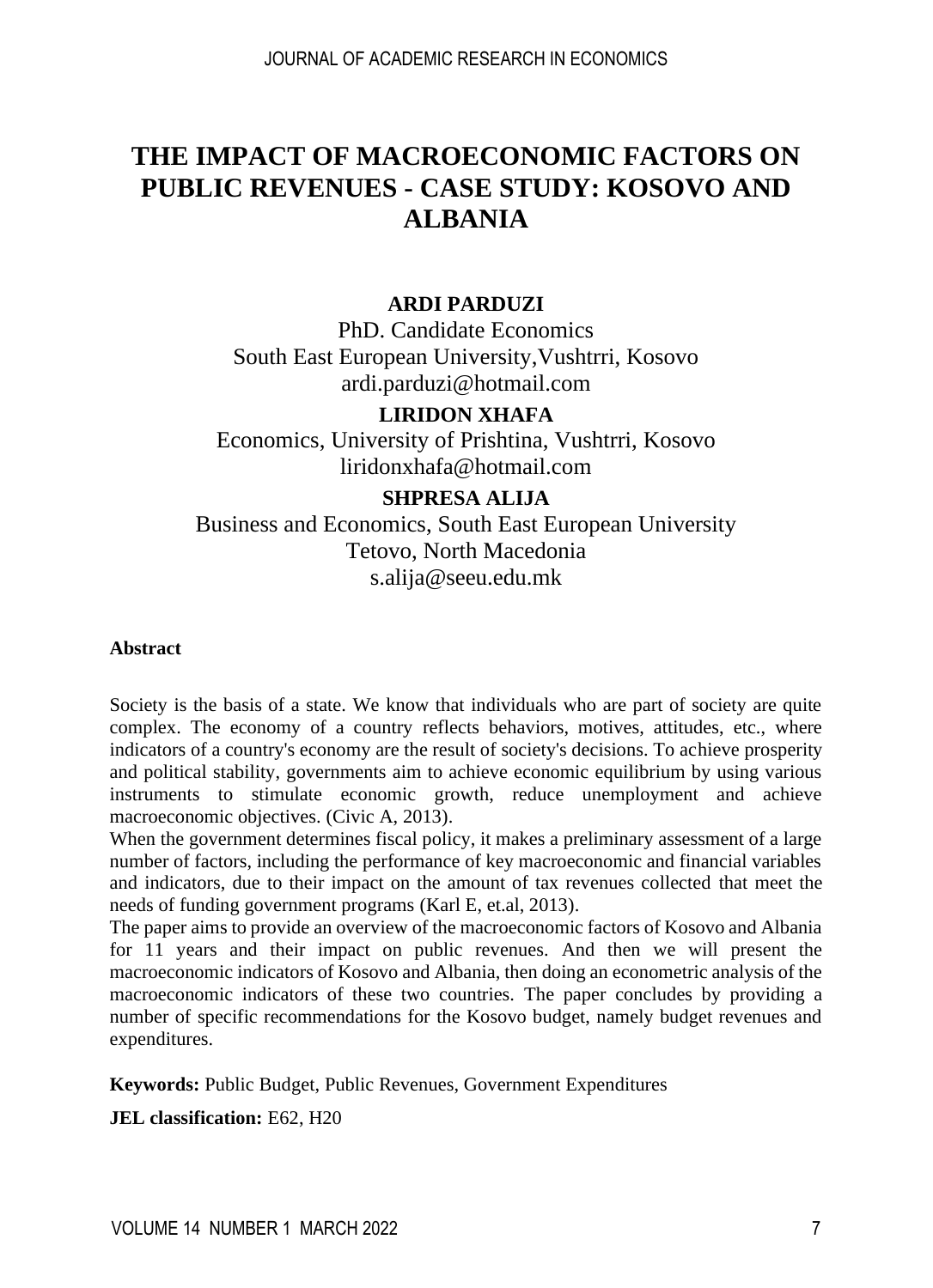### **1. INTRODUCTION**

Fiscal and monetary policy are two basic components of the state economic policy, which are used for macroeconomic purposes: with influence on the gross product, the level of employment, income and the level of prices. Fiscal policy is related to the actions of the government in changing the composition of public revenues and expenditures, in order to manage aggregate demand to maintain sustainable economic growth, with relatively high employment, no inflation generation, no increase in public debt and satisfactory balance of payments (Fitz J, et.al, 2017).

Among the main activities performed by the government is the collection of revenues through taxes and planning of expenditures for the performance of essential functions of the state. For this reason, it is important to study the state budget as a means by which scarce resources are allocated in society for different social needs.. (Shim K, et.al, 2011).

Currently the goal of every developing country is to achieve a sustainable economic development, which requires the achievement of continuous economic growth. One of the preconditions for economic growth is macroeconomic stability. Between different opinions from different schools regarding macroeconomic stability. Any deterioration of these variables leads to a lack of macroeconomic stability (Bastable, 1932).

## **2. OBJECTIVES OF STUDY**

The purpose of this study is to treat scientifically and analyze the problems of public finances and public revenues, as well as which of the macroeconomic indicators has the highest impact on public revenues in Kosovo and Albania for the period 2010-2020. Was tried to understand through analysis the role of macroeconomic indicators, as well as their impact on the economic development of these countries.

The purpose and objectives can only be met by making an accurate and comprehensive formulation of the research questions and relevant hypotheses that a paper test. In this context, the central research question of this study is:

- Which macroeconomic indicator has the highest impact on public revenues?
- How much has the trend of increasing the budget over the years affected the improvement of the socio-economic situation of the citizens of Kosovo and Albania?
- How did the pandemic situation affect public revenues and all macroeconomic indicators?

To answer these questions, we will address its dimensions, where the relevant hypotheses will be tested, according to the selected econometric model. Based on the results of the analysis, I will conclude whether or not the Budget Revenue Structure has had the proper development for the economy. The hypotheses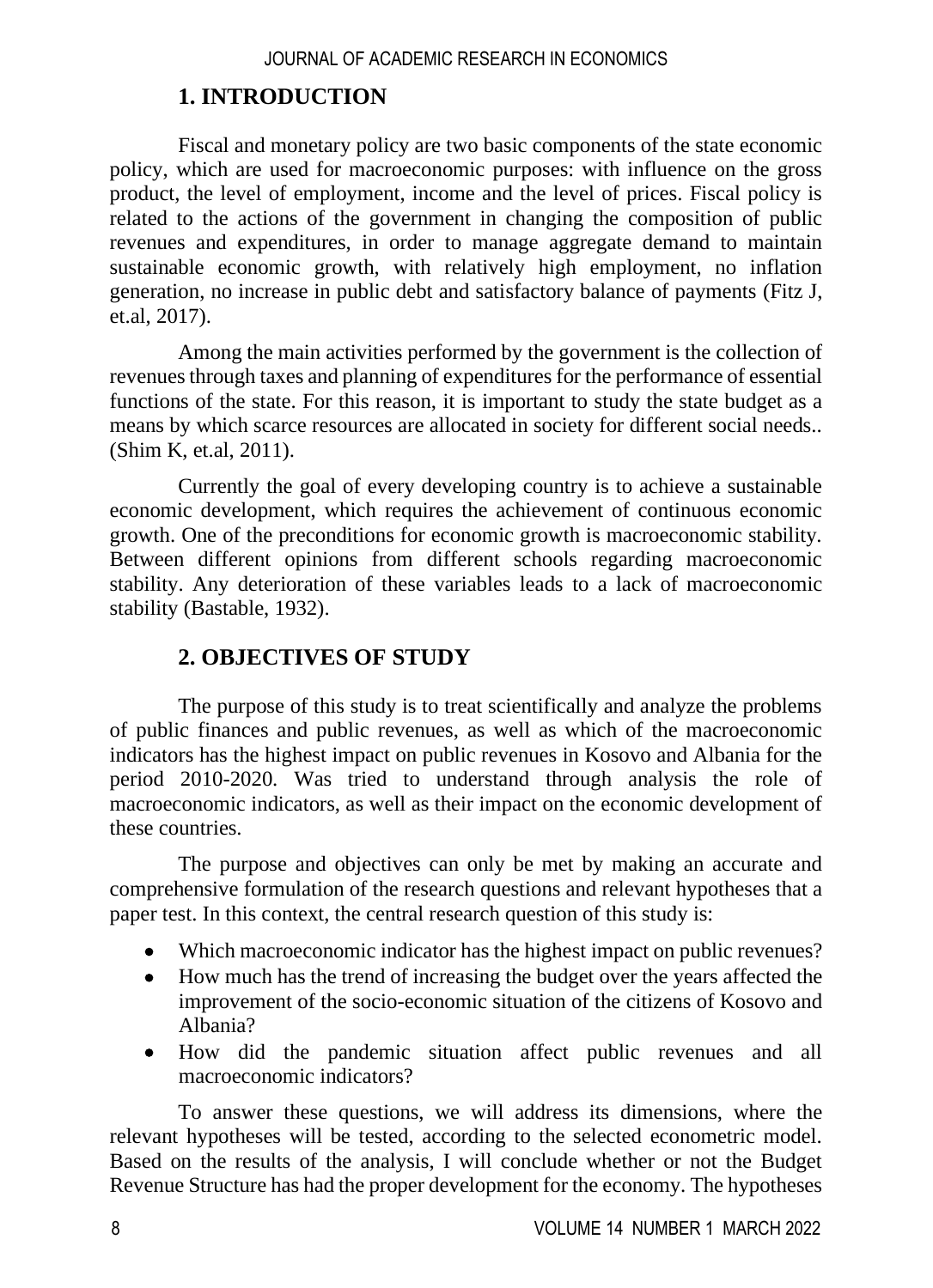of this research are:

- **H0: Macroeconomic factors have an impact on public revenues.**
- **H1: Macroeconomic factors have no impact on public revenues.**

The testing of raised hypotheses is done through the analysis of secondary data reported by the institutions responsible for each indicator considered, under a positive research approach.

### **3. RESEARCH METHODOLOGY**

In this paper will be used basic literature from Macroeconomics and scientific literature of budget elaboration which means that many theories so far related to public revenues and expenditures will be analyzed. Data and information from official sources will also be used, as well as research reports of local and international institutions, scientific papers and literature that are directly or indirectly related to the Kosovo budget.

Government publications, publications of the Kosovo Statistical Agency, Reinvest Institute, GAP Institute, and publications of international institutions such as UNDP, IMF, World Bank, CBK, etc, will be used. With these data that we will collect, we will use them to compare which components have the greatest impact on the economic development of our country.

The data analysis will be done using the econometric method, diagrams and statistical analysis where they will be processed through the STATA program. Quantitative methods will be used in this model. The nature of the data will be numerical and will be standardized and usually this type of data is expressed in continuous units (Data Panel).

The purpose of this empirical study is to analyze the macroeconomic factors that have influenced public revenues during the period 2010-2020.

The number of observations is 22, more specifically there are 2 countries for 11 years, Kosovo and Albania; explaining the impact of macroeconomic factors on public revenues during the period (2010-2020).

In this empirical study the data are presented in the form of a panel, where we used 10 variables, one dependent and nine independent variables where these are: Public Revenues as a dependent variable while the independent variables are: Remittances, Economic Growth, Investments, Inflation, Unemployment rate, Exports, Imports, Public Debt, Interest Rate.

| Coun<br>try    | Ye<br>ar | Public<br>Reven<br>ues | Remitta<br>nces | GD<br>D | Investm<br>ents | Inflat<br>10 <sub>n</sub> | Unemploy<br>ment rate | Expo<br>rts | Impo<br>rts | Publ<br>1C<br>Debt | Inter<br>est<br>Rate |
|----------------|----------|------------------------|-----------------|---------|-----------------|---------------------------|-----------------------|-------------|-------------|--------------------|----------------------|
| Koso           | 20       | 26.44                  | 17.24%          | 3.31    | 8.41%           | 4.69                      | 43%                   | 19.9        | 3.10        | 6.22               | 14.3                 |
| VO             | 10       | $\%$                   |                 | $\%$    |                 | $\%$                      |                       | 4%          | $\%$        | %                  | 0%                   |
| Koso           | 20       | 27.10                  | 14.93%          | 4.62    | 8.05%           | 3.87                      | 44%                   | 23.6        | 10.7        | 5.51               | 13.9                 |
| V <sub>O</sub> |          | $\%$                   |                 | $\%$    |                 | $\%$                      |                       | 3%          | 2%          | $\frac{0}{0}$      | 0%                   |

*Table 1. Statistical data*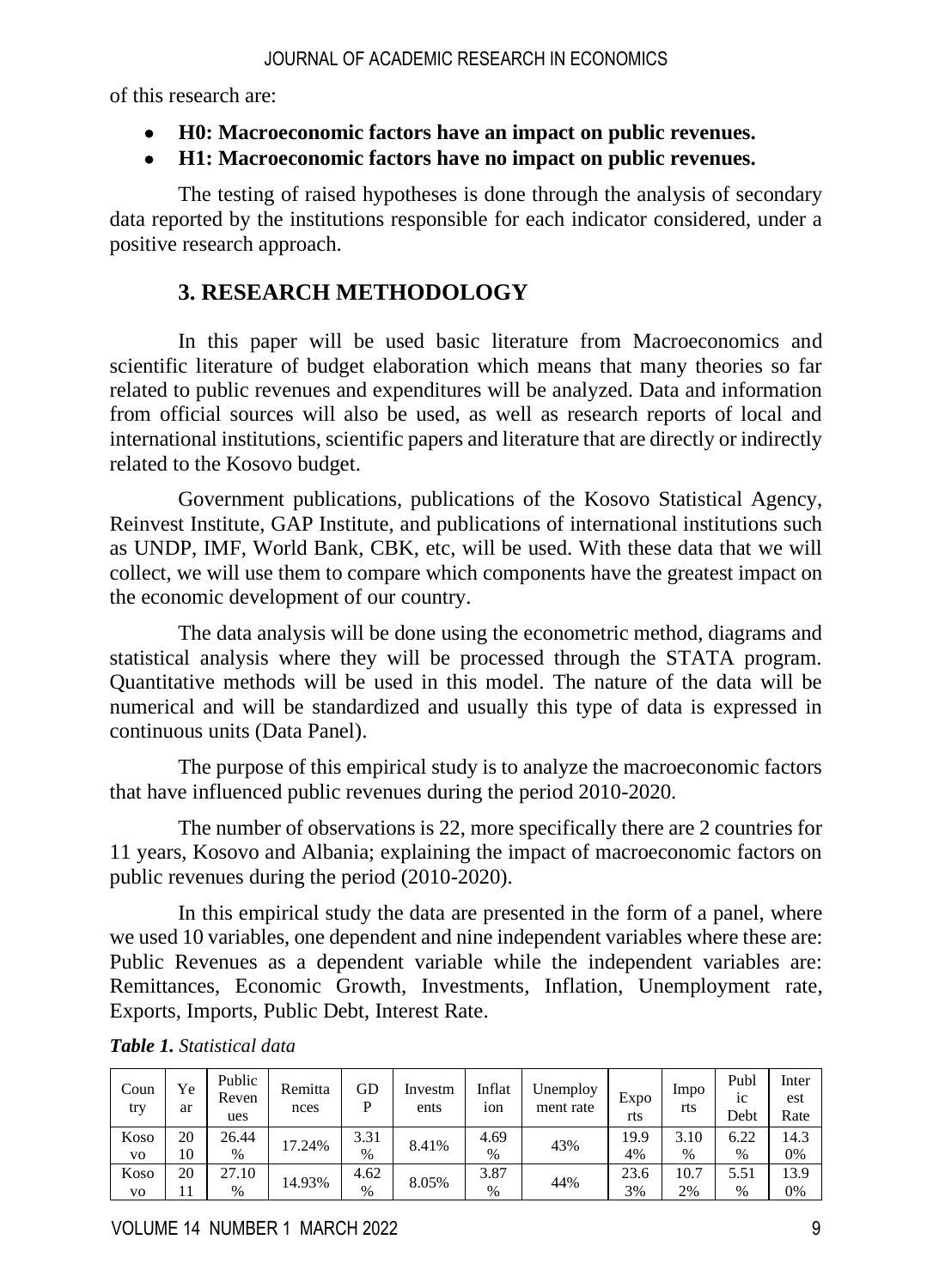| Koso<br><b>VO</b>                  | 20<br>12 | 26.13<br>%    | 14.61% | 2.80<br>$\%$                  | 4.53%    | 2.45<br>$\%$ | 30.95% | 23.2<br>5%        | 14.0<br>9%          | 8.44<br>%     | 12.9<br>0%   |
|------------------------------------|----------|---------------|--------|-------------------------------|----------|--------------|--------|-------------------|---------------------|---------------|--------------|
| Koso<br><b>VO</b>                  | 20<br>13 | 24.64<br>$\%$ | 14.97% | 3.40<br>$\%$                  | 5.25%    | 2.20<br>$\%$ | 30%    | 21.9<br>3%        | 0.85<br>%           | 8.90<br>$\%$  | 11.1<br>0%   |
| Koso                               | 20<br>14 | 23.96<br>$\%$ | 14.85% | 1.20<br>$\%$                  | 2.71%    | 3.26<br>$\%$ | 35.30% | 22.5<br>0%        | 8.60<br>$\%$        | 10.4<br>$0\%$ | 9.29<br>$\%$ |
| $_{\rm VO}$<br>Koso<br>$_{\rm VO}$ | 20<br>15 | 25.09<br>$\%$ | 15.08% | 4.10<br>$\%$                  | 5.33%    | 0.22<br>$\%$ | 32.90% | 21.9<br>3%        | 12.9<br>8%          | 12.7<br>0%    | 7.69<br>%    |
| Koso<br><b>VO</b>                  | 20<br>16 | 26.66<br>%    | 14.67% | 3.40<br>$\%$                  | 3.67%    | 0.33<br>$\%$ | 27.50% | 23.6<br>9%        | 6.99<br>%           | 14.3<br>0%    | 7.22<br>$\%$ |
| Koso<br>$_{\rm VO}$                | 20<br>17 | 26%           | 15.34% | 4.40<br>%                     | 4.90%    | 0.90<br>$\%$ | 30.40% | 26.6<br>5%        | 1.30<br>$\%$        | 16.8<br>$0\%$ | 6.83<br>$\%$ |
| Koso<br>$_{\rm VO}$                | 20<br>18 | 26.94<br>$\%$ | 15.55% | 4.00<br>$\%$                  | 5.00%    | 0.99<br>$\%$ | 29.60% | 26.4<br>3%        | 16.0<br>8%          | 17.1<br>$2\%$ | 6.50<br>$\%$ |
| Koso<br><b>VO</b>                  | 20<br>19 | 26.62<br>$\%$ | 15.75% | 4.00<br>$\%$                  | 5.25%    | 1.92<br>$\%$ | 25.70% | 27.7<br>6%        | 9.05<br>$\%$        | 17.5<br>0%    | 6.40<br>$\%$ |
| Koso<br><b>VO</b>                  | 20<br>20 | 26.29<br>$\%$ | 18.86% | $\frac{1}{2}$<br>7.50<br>$\%$ | $-6.10%$ | 0.75<br>$\%$ | 24.60% | ÷<br>4.25<br>$\%$ | $\sim$<br>2.23<br>% | 23.3<br>7%    | 5.60<br>%    |
| Alba<br>nia                        | 20<br>10 | 25.87<br>%    | 13.34% | 3.71<br>%                     | 9.14%    | 4.49<br>$\%$ | 14.09% | 27.9<br>7%        | 8.01<br>%           | 57.7<br>2%    | 12.8<br>0%   |
| Alba<br>nia                        | 20<br>11 | 25.41<br>%    | 12.04% | 2.55<br>$\%$                  | 8.13%    | 2.31<br>$\%$ | 13.48% | 29.2<br>4%        | 3.24<br>%           | 59.4<br>1%    | 12.4<br>0%   |
| Alba<br>nia                        | 20<br>12 | 24.79<br>$\%$ | 11.53% | 1.42<br>$\%$                  | 7.45%    | 1.04<br>$\%$ | 13.38% | 28.9<br>$3\%$     | 7.66<br>%           | 62.1<br>4%    | 10.9<br>0%   |
| Alba<br>nia                        | 20<br>13 | 23.98<br>%    | 10.03% | 1%                            | 9.82%    | 0.29<br>$\%$ | 17.10% | 28.9<br>1%        | 8.69<br>$\%$        | 66.6<br>0%    | 9.80<br>$\%$ |
| Alba<br>nia                        | 20<br>14 | 26.27<br>$\%$ | 10.74% | 1.80<br>$\%$                  | 8.69%    | 1.55<br>$\%$ | 18.00% | 28.2<br>1%        | 5.55<br>%           | 67.9<br>0%    | 8.70<br>$\%$ |
| Alba<br>nia                        | 20<br>15 | 26.44<br>$\%$ | 11.39% | 2.20<br>$\%$                  | 9%       | 0.10<br>$\%$ | 17.30% | 27.2<br>6%        | 0.10<br>$\%$        | 69.0<br>0%    | 8.73<br>%    |
| Alba<br>nia                        | 20<br>16 | 27.37<br>$\%$ | 11.01% | 3.40<br>$\%$                  | 8.80%    | 0.21<br>$\%$ | 15.20% | 28.9<br>$7\%$     | 8.40<br>$\%$        | 67.5<br>0%    | 9.65<br>$\%$ |
| Alba<br>nia                        | 20<br>17 | 28.39<br>%    | 10.07% | 3.80<br>%                     | 9.30%    | 3.00<br>$\%$ | 14.00% | 31.5<br>7%        | 4.83<br>%           | 65.7<br>0%    | 6.02<br>%    |
| Alba<br>nia                        | 20<br>18 | 27.44<br>$\%$ | 9.62%  | 3.71<br>$\%$                  | 23.69%   | 2.45<br>$\%$ | 13.65% | 31.5<br>$3\%$     | 3.30<br>$\%$        | 69.9<br>2%    | 7.10<br>$\%$ |
| Alba<br>nia                        | 20<br>19 | 27.32<br>%    | 9.64%  | 3.77<br>%                     | 24.21%   | 2.75<br>$\%$ | 13.40% | 31.5<br>1%        | 4.74<br>%           | 71.0<br>0%    | 7.40<br>$\%$ |
| Alba<br>nia                        | 20<br>20 | 24.47<br>$\%$ | 9.90%  | 7.50<br>%                     | 22.61%   | 1.40<br>%    | 11.80% | 5.73<br>%         | 25.2<br>7%          | 83.2<br>8%    | 7.15<br>$\%$ |

#### JOURNAL OF ACADEMIC RESEARCH IN ECONOMICS

*Source:* KSA, GAP institute, CBK, World Bank, IMF, Trading economics, The Modern Financial Data Research Platform, The Global Economy

The econometric treatment for quantitative results is based on analysis of variance and regression analysis, OLS, F-test and cross-database for testing these variables and then extends to panel data analysis

So, the research will take place in three stages:

- 1. Preparatory phase
- 2. Statistical data research phase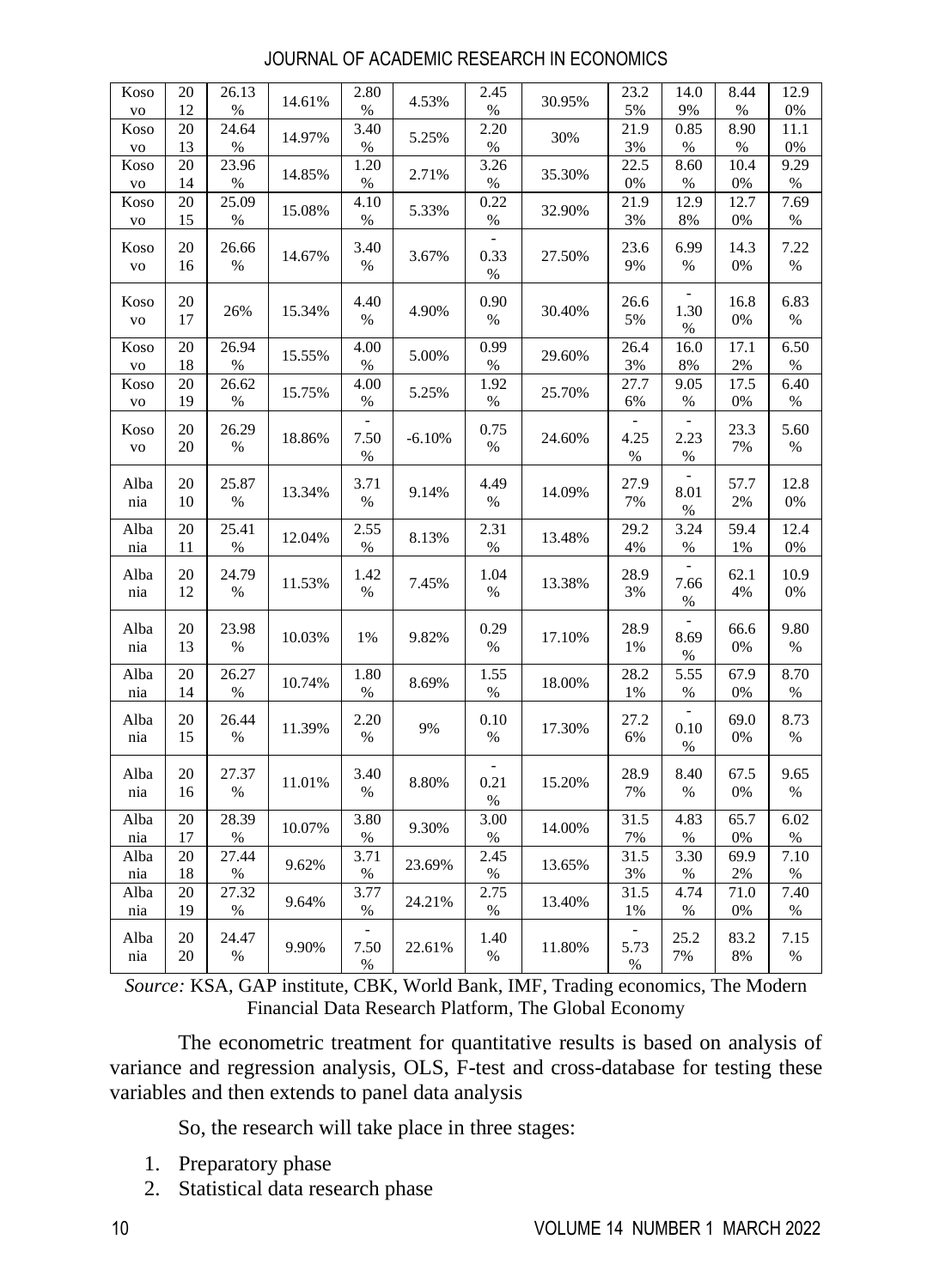3. Results processing phase

### **4. RESEARCH RESULTS**

From the data presented in Table 1 we have interpreted the results from the analysis of correlation, regression, we have interpreted the best positive and negative result from the analysis of regression and testing hypotheses.

#### *Correlation analysis*

*Table 2. Correlation of variables*

|              | TëHyra~e remita~t rritja~e invest~t inflac~nPapunë~a eksporti importi borgji~k normae~t |           |           |                                    |           |           |        |           |           |        |
|--------------|-----------------------------------------------------------------------------------------|-----------|-----------|------------------------------------|-----------|-----------|--------|-----------|-----------|--------|
| TëHvratPub~e | 1,0000                                                                                  |           |           |                                    |           |           |        |           |           |        |
| remitancat   | 0.0359                                                                                  | 1.0000    |           |                                    |           |           |        |           |           |        |
| rritjaekon~e | 0.4642                                                                                  | $-0.0693$ | 1.0000    |                                    |           |           |        |           |           |        |
| investimet   | 0.0513                                                                                  | $-0.7579$ | 0.0550    | 1.0000                             |           |           |        |           |           |        |
| inflacion    | 0.1970                                                                                  | 0.1528    | 0.2623    | 0.1351                             | 1,0000    |           |        |           |           |        |
| Papunësia    | 0.0183                                                                                  | 0.7828    | 0.2156    | $-0.5009$                          | 0.3059    | 1,0000    |        |           |           |        |
| eksporti     | 0.3759                                                                                  | $-0.3563$ | 0.8958    | 0.1520                             | 0.1197    | $-0.1322$ | 1,0000 |           |           |        |
| importi      | 0.5916                                                                                  | 0.2049    | 0.4998    | $-0.2023$                          | 0.2361    | 0.2717    | 0.4730 | 1,0000    |           |        |
| borgjipublik | $-0.0396$                                                                               | $-0.8978$ | $-0.2114$ | 0.6536                             | $-0.1968$ | $-0.9232$ | 0.1250 | $-0.2555$ | 1.0000    |        |
| normaeinte~t | $-0.2309$                                                                               | 0.0940    | 0.2698    | $-0.0979$                          | 0.4673    | 0.3023    | 0.1639 | $-0.1067$ | $-0.1863$ | 1.0000 |
|              |                                                                                         |           |           | <i>Source:</i> Results from Stata. |           |           |        |           |           |        |

To analyze the variables we have presented the correlation matrix, the ratio between public revenues of macroeconomic factors, where we note that import is the only variable with a strong positive correlation with (0.59).

#### **4.1. SPECIFICATION OF THE ECONOMETRIC MODEL OF THE THEORY**

In this part of the paper we will first select the most specified model, commenting on the relevant values which we have considered when selecting the most specified model. Shortly afterwards we will proceed with a comparative analysis of the three potential evaluators, the OLS evaluators, the Fixed Effects (FE) evaluators and the Random Effects (RE) evaluators, whom we have applied to calculate the results of our specified model.

| <b>Table</b>             | Model                                                                                         | $\mathbb{R}^2$ | $R^2$ -Adj |
|--------------------------|-----------------------------------------------------------------------------------------------|----------------|------------|
|                          | <b>Public Revenues-Remittances</b>                                                            | 0.0013         | $-0.0486$  |
| $\overline{2}$           | Public Revenues - Remittances, GDP                                                            | 0.2201         | 0.1380     |
| 3                        | Public Revenues - Remittances, GDP, Investments                                               | 0.2342         | 0.1065     |
| $\overline{\mathcal{A}}$ | Public Revenues - Remittances, GDP, Investments,<br>Inflation                                 | 0.2346         | 0.0545     |
| $\overline{\phantom{0}}$ | Public Revenues - Remittances, GDP, Investments,<br>Inflation, Unemployment                   | 0.3169         | 0.1034     |
| 6                        | Public Revenues - Remittances, GDP, Investments,<br>Inflation, Unemployment, Exports          | 0.3335         | 0.0670     |
|                          | Public Revenues - Remittances, GDP, Investments,<br>Inflation, Unemployment, Exports, Imports | 0.5770         | 0.3655     |

*Table 3. Results of Regression*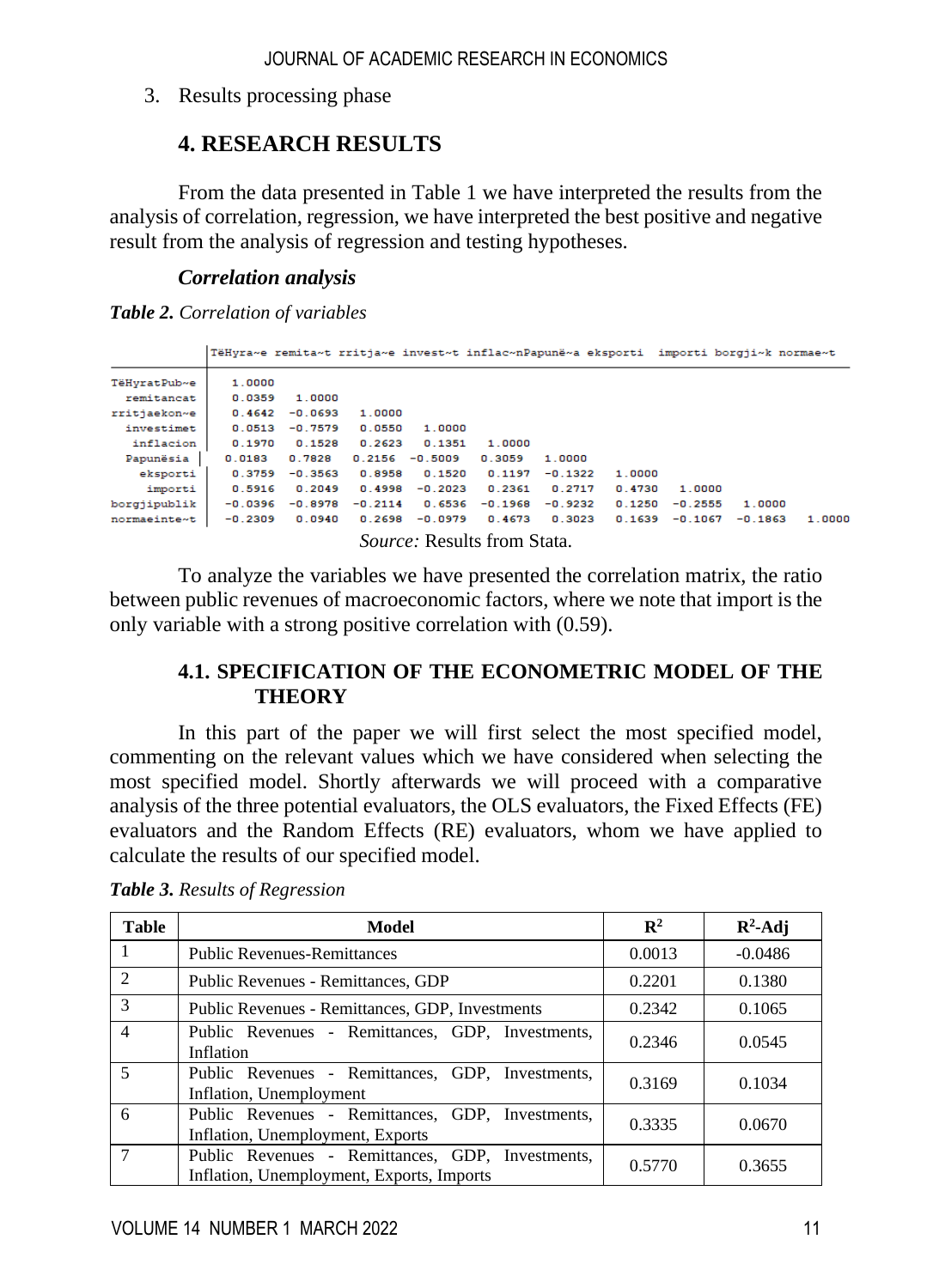#### JOURNAL OF ACADEMIC RESEARCH IN ECONOMICS

|                                       | Public Revenues - Remittances, GDP, Investments,                                                            | 0.5896 | 0.3371 |  |  |  |  |
|---------------------------------------|-------------------------------------------------------------------------------------------------------------|--------|--------|--|--|--|--|
|                                       | Inflation, Unemployment, Exports, Imports, Public Debt                                                      |        |        |  |  |  |  |
|                                       | Public Revenues - Remittances, GDP, Investments,<br>Inflation, Unemployment, Exports, Imports, Public Debt, | 0.6438 | 0.3767 |  |  |  |  |
|                                       | Interest Rate                                                                                               |        |        |  |  |  |  |
| ___<br>$\sim$ $\sim$ $\sim$<br>$\sim$ |                                                                                                             |        |        |  |  |  |  |

*Source:* Results from Stata

Based on the results of comparative analysis, in this study we conclude that the most powerful model is the tenth model in which we have: Public Revenues - Remittances, Economic Growth, Investments, Inflation, Unemployment, Exports, Imports, Public Debt, Interest rate where *R² 0.6438* and *R² - Adj 0.3767*. This means that the variables x, explain 64.38% of the variation in y. The remainder of the variation is explained by other factors which are not included in the model, and by choosing this model we will proceed with a comparative analysis of potential evaluators: The simple OLS evaluator, the FE fixed effects evaluator.

#### **4.2. ORDINARY LEAST SQUARES (OLS) AND FIXED EFFECTS MODEL (FE)**

#### $F(1, 11) = 0.68$ . Prob > F = 0.4256

In our case, the probability of making a type 1 error, in the F test of the fixed effect results is equal to 0.4256, gives us to understand that 42.56% is likely to make type 1 errors if we reject hypothesis 0, i.e. we do not reject hypothesis 0, which means that the fixed effects are equal to 0, we accept hypothesis 0, which means that the fixed effects are insignificant. We can say that the fixed effects are not statistically significant, so in our model the OLS estimator is preferred over the FE fixed effects estimator.

#### *Models of Breusch and Pegan, xt test.*

 $Chi2(1) = 1.10$  $Prob > chi2 = 0.2951$ 

The probabilities of making type 1 error is 0.2951 let us understand that 29.51% is likely to make type 1 error if we reject hypothesis 0, so we accept hypothesis 0, the fixed effects are equal to 0, so we accept OLS.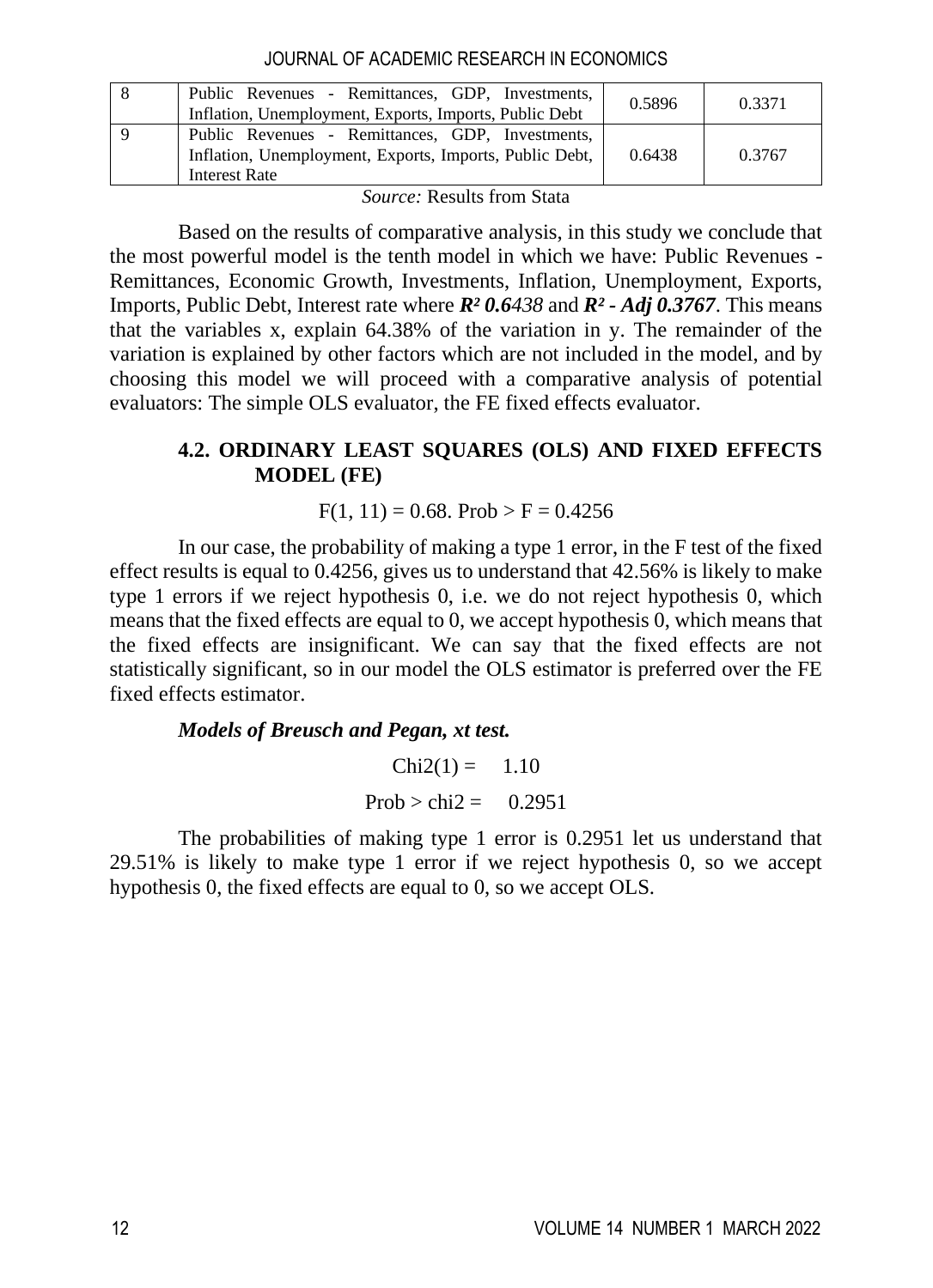#### *Model of Regression*

*Table 4. Regression Results*

| Source            |  | SS                      | df                                 | мs      | Number of obs                     |             | $=$           | 22                       |
|-------------------|--|-------------------------|------------------------------------|---------|-----------------------------------|-------------|---------------|--------------------------|
| Model<br>Residual |  | 001735369<br>.000960088 | 9<br>000192819<br>12<br>.000080007 |         | F(9, 12)<br>Prob > F<br>R-squared |             | -<br>-<br>$=$ | 2.41<br>0.0786<br>0.6438 |
| Total             |  | .002695457              | .000128355<br>21                   |         | Adj R-squared<br>Root MSE         |             | $=$<br>$=$    | 0.3767<br>.00894         |
| TëHyratPublike    |  | Coef.                   | Std. Err.                          | t       | P >  t                            |             |               | [95% Conf. Interval]     |
| remitancat        |  | .2023756                | .2794427                           | 0.72    | 0.483                             | $-.4064777$ |               | .8112289                 |
| rritjaekonomike   |  | 5585781                 | 2329899                            | 2.40    | 0.034                             | .0509367    |               | 1.06622                  |
| investimet        |  | $-0.215443$             | .0589127                           | $-0.37$ | 0.721                             | $-.149904$  |               | .1068155                 |
| inflacion         |  | .1079027                | .1895129                           | 0.57    | 0.580                             | $-.3050105$ |               | .5208158                 |
| Papunësia         |  | $-.0192486$             | .0666917                           | $-0.29$ | 0.778                             | $-.1645573$ |               | .1260602                 |
| eksporti          |  | $-.1423181$             | .084821                            | $-1.68$ | 0.119                             | $-.3271272$ |               | .0424911                 |
| importi           |  | 0486174                 | .0320622                           | 1.52    | 0.155                             | $-0212401$  |               | .1184749                 |
| borgjipublik      |  | .0360524                | .0351307                           | 1.03    | 0.325                             | $-.0404908$ |               | .1125955                 |
| normaeinteresit   |  | $-.1442732$             | 1067777                            | $-1.35$ | 0.202                             | $-3769218$  |               | 0883753                  |
| $\_cons$          |  | .2579712                | .0653563                           | 3.95    | 0.002                             |             | .115572       | .4003705                 |

In the regression table we have presented 22 observations where the independent variables explain the dependent variable with 64.38% which means that these factors are key to explain the impact of macroeconomic factors on public revenues.

Based on the regression model, we explained the higher and lower values of the independent variables and their impact on the dependent variable, on public revenues.

Based on the model and keeping other variables constants (Ceteris Paribus), economic growth (GDP) is significant or has explanatory capabilities since the coefficient  $> 1.69$ , an economic growth of 1% will increase public revenues by 2.4 %. Kosovo and Albania need to boost economic growth in order to increase public revenues in their countries.

Taking the other variables as constants (Ceteris Paribus) the public debt is not significant or has no explanatory capacity since the coefficient  $t < 1.69$ , a 1% reduction in exports, public revenues will fall by 1.68%. Kosovo and Albania should promote export growth by supporting domestic production through various policies such as subsidizing domestic products, granting agricultural loans with lower interest rates, improving the environment for doing business, encouraging foreign investment, etc.

U- represents the stochastic element (error term) which includes all other factors that have an impact on public revenues, but we did not present them in the model. In this case it is 35.62%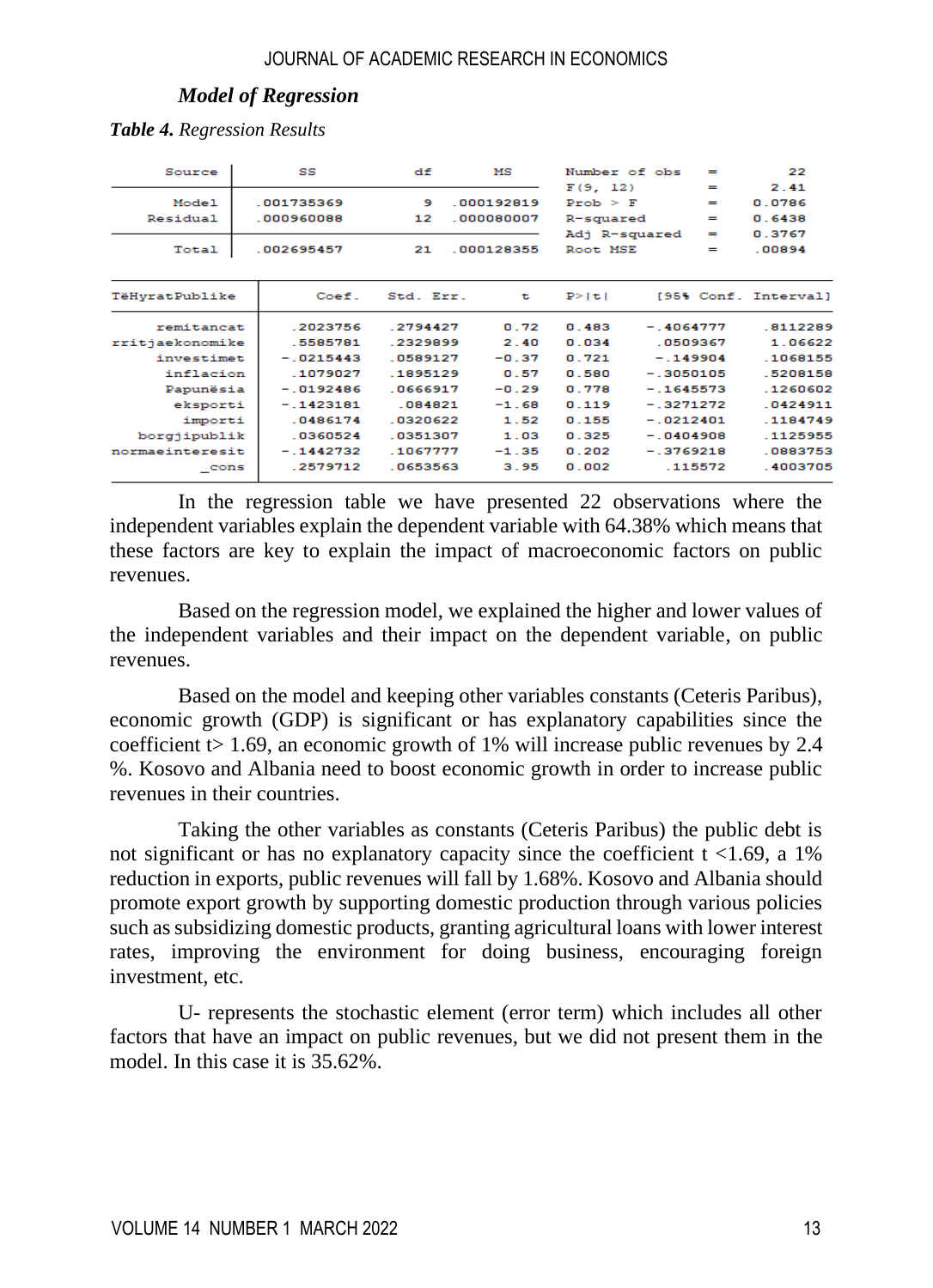### **5. CONCLUSIONS**

Based on our research on the impact of macroeconomic factors on Public Revenues in both Kosovo and Albania, the highest impact has economic growth, exports and imports.

Public Revenues are problematic not only in Kosovo and Albania but also in the countries of the Region in general due to non-declaration of revenues by businesses.

Political and economic problems are the main determinants due to the lack of economic development in both Kosovo and Albania, which is directly affecting the stagnation of their economic development.

So, the lack of state economic and legal regulation are the main challenges not only for Kosovo but also for Albania as it is leaving room for abuse and corruption.

The government should pay attention to good money management which should be carefully planned and monitored so as not to impose an increase in public debt that could put it in difficulty in repaying high-cost liabilities. Current capacities for job creation and economic development must be measured, and to the extent of those capacities, budget planning must be done and not get into uncontrolled debts that would be paid by future generations.

### **REFERENCES**

- Bastable, C. F., (1932). *Public Finance*, 3rd edition, pp 25-32. Available at: <https://www.econlib.org/library/Bastable/bastbPF.html>
- CBK. (2020). *Vlerësimi Tremujor i Zhvillimeve Makroekonomike* (*Quarterly Assessment of Macroeconomic Developments*) Kosovo, 2020. Available at: [https://bqk-kos.org/wp-content/uploads/2020/10/ZhM\\_TM2\\_2020-3.pdf?fb](https://bqk-kos.org/wp-content/uploads/2020/10/ZhM_TM2_2020-3.pdf?fb%20clid=IwAR3q7ZI-ZL-z1OQ3AfwDMt9r9dHaI9eNd42XLjqYBsBF%201B8GnS_2iNi_Ojk) [clid=IwAR3q7ZI-ZL-z1OQ3AfwDMt9r9dHaI9eNd42XLjqYBsBF](https://bqk-kos.org/wp-content/uploads/2020/10/ZhM_TM2_2020-3.pdf?fb%20clid=IwAR3q7ZI-ZL-z1OQ3AfwDMt9r9dHaI9eNd42XLjqYBsBF%201B8GnS_2iNi_Ojk) [1B8GnS\\_2iNi\\_Ojk](https://bqk-kos.org/wp-content/uploads/2020/10/ZhM_TM2_2020-3.pdf?fb%20clid=IwAR3q7ZI-ZL-z1OQ3AfwDMt9r9dHaI9eNd42XLjqYBsBF%201B8GnS_2iNi_Ojk)

Civic, A. (2013). *Shteti apo Tregu*, Albania : UET Press

- Fitz J., Ford G., John M. Quigley., (2017). Local Public Finance and Economic Development, White paper, *Local Public Finance*, pp 139-149. Available at: [http://urbanpolicy.berkeley.edu/pdf/FQ\\_RURDS90.pdf](http://urbanpolicy.berkeley.edu/pdf/FQ_RURDS90.pdf)
- Gap Institute (2013). *Vlerësimi i Strategjisësë Punësimit: nevoja përnjë strategji konkrete*. (*Evaluation of Employment Strategy: The Need for a Concrete Strategy*) Kosovo, 2010-2012. Available at: [https://cupdf.com/document/](https://cupdf.com/document/%20vlersimi-%20i-strategjis-s-punsimit-i-dhjetor2013-vlersimi-i-strategjis.html)  vlersimi- [i-strategjis-s-punsimit-i-dhjetor2013-vlersimi-i-strategjis.html](https://cupdf.com/document/%20vlersimi-%20i-strategjis-s-punsimit-i-dhjetor2013-vlersimi-i-strategjis.html)
- IMF (2010-2020). *World Economic Outlook Databases Kosovo and Albania. 2010- 2020*. Available at: [https://www.imf.org/en/Publications/SPROLLS/world](https://www.imf.org/en/Publications/SPROLLS/world-economic-outlook-databases#sort=%40imfdate%20descending)[economic-outlook-databases#sort=%40imfdate%20descending](https://www.imf.org/en/Publications/SPROLLS/world-economic-outlook-databases#sort=%40imfdate%20descending)